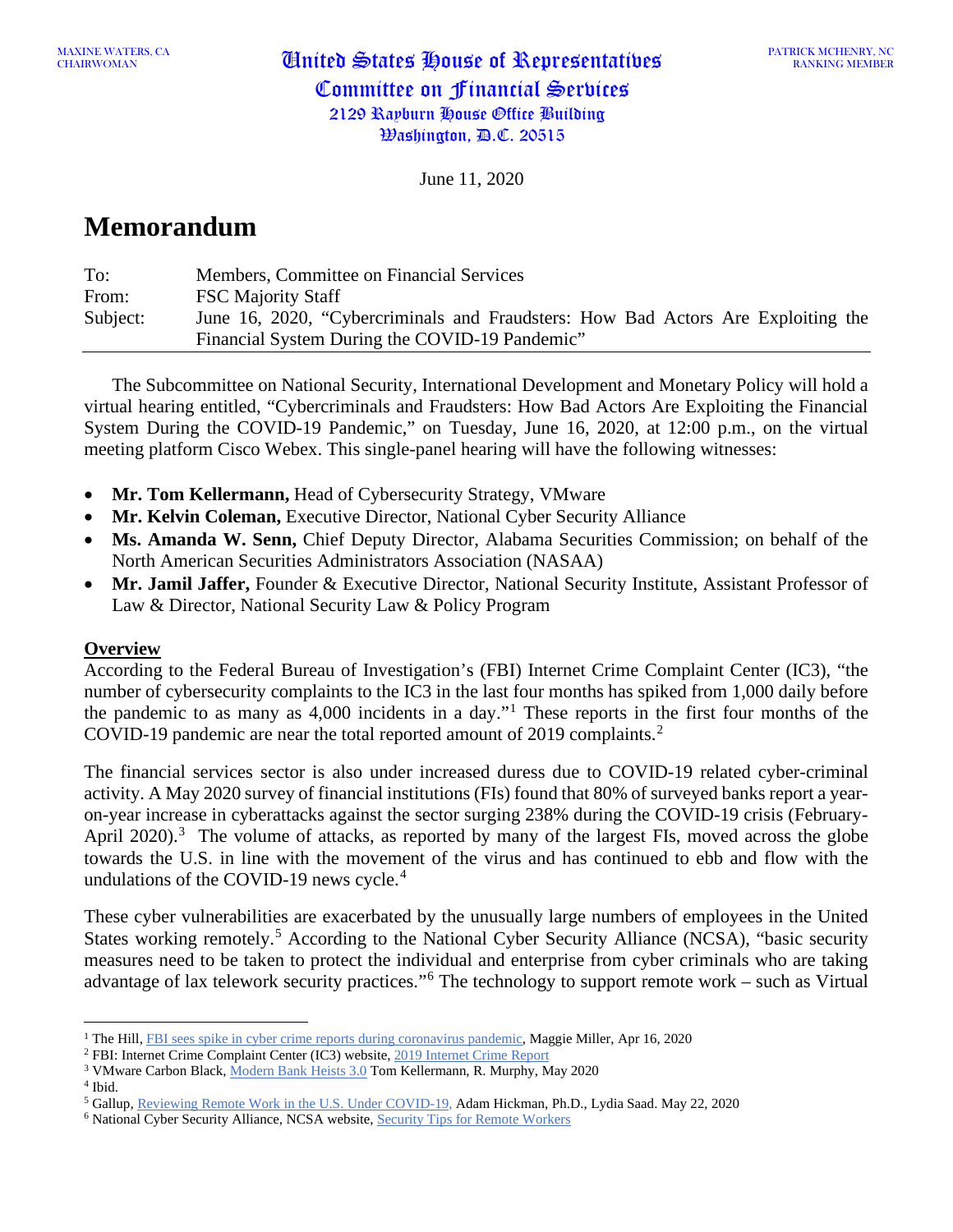Private Networks, DNS routers, cloud deployments, and videoconferencing platforms – has the potential to introduce new points of exploitable weakness for opportunistic cybercriminals. Strains on IT and cybersecurity staff as a result of illness or stay-at-home orders can result in slower updates to software and maintenance to systems. Further, poor home-based digital hygiene (e.g., weak passwords on personal computers, poorly secured home Wi-Fi routers, and family linking internet-connected devices) increases the possibility that an employee might unintentionally pass a computer virus to a company's main system.<sup>[7](#page-1-0)</sup>

Many persons in the United States have already been victims of cyber breaches, whether leaked directly or through other parties.<sup>[8](#page-1-1)</sup> As a result, their personally identifiable information (PII), such as social security numbers and dates of birth, is already available for purchase on the dark web.<sup>[9](#page-1-2)</sup> Criminals, often through shell companies<sup>10</sup>, can use this PII to apply for state and federal benefits and to perpetrate other types of fraud. Synthetic identification, where the entire "person" is fake, but built over time by criminals combining fake information with real, verifiable  $PII<sup>11</sup>$  $PII<sup>11</sup>$  $PII<sup>11</sup>$ , is also used increasingly to exploit the financial services sector<sup>[12](#page-1-5)</sup>. This hard-to-detect fraud has, in 2018 alone, directly impacted 14.4 million consumers and resulted in losses of approximately \$14.7 billion.<sup>[13](#page-1-6)</sup>

### **Methods Used by Cyber Criminals to Target Victims**

According to the Financial Crimes Enforcement Network (FinCEN), cyber criminals are utilizing traditional attack strategies, and modifying or increasing them to exploit the unique challenges and anxieties posed by the current COVID-19 pandemic.<sup>[14](#page-1-7)</sup> According to sources including a joint alert from the U.S. Department of Homeland Security (DHS) Cybersecurity and Infrastructure Security Agency (CISA) and the United Kingdom's National Cyber Security Centre, [15](#page-1-8) a range and fusion of methods are being employed, such as:

- **Malware**, software intended to gain access or cause damage to a computer or network, often while the victim remains oblivious to the fact there's been a compromise;
- **Ransomware**, software designed to deny access to a computer system or data until a ransom is paid<sup>16</sup>;
- **Man-in-the-Middle Attacks,** "cyber eavesdropping on conversations between two parties and intercept data through a compromised but trusted system;"<sup>[17](#page-1-10)</sup>
- **Phishing,** the use of email or text messages designed to trick the victim into giving personal information that allows the criminal to steal passwords, account numbers, Social Security numbers, and access to email, bank, or other accounts;<sup>[18](#page-1-11)</sup>

<span id="page-1-2"></span><sup>9</sup> VPNOverview.com website, [In the Dark](https://vpnoverview.com/privacy/anonymous-browsing/in-the-dark/)

<span id="page-1-0"></span><sup>7</sup> CNN Business, [Millions of Americans are suddenly working from home, That's a huge security risk](https://www.cnn.com/2020/03/20/tech/telework-security/index.html) Brian Fung, A. Marquadt, Mar 20, 2020

<span id="page-1-1"></span><sup>8</sup> Forbes, [Data Breaches Expose 4.1 Billion Records in the First Six Months of 2019 Alone](https://www.forbes.com/sites/daveywinder/2019/08/20/data-breaches-expose-41-billion-records-in-first-six-months-of-2019/#118d959abd54) Davey Winder, Aug 20, 2019

<span id="page-1-3"></span><sup>&</sup>lt;sup>10</sup> Trend Micro Security Intelligence Blog[, The Panamanian Shell Game: Cybercriminals With Offshore Bank Accounts?](https://blog.trendmicro.com/trendlabs-security-intelligence/cybercriminals-panama-papers/) Max Goncharov, David Sancho, May 9, 2016

<span id="page-1-4"></span><sup>&</sup>lt;sup>11</sup> Often with a combination of stolen, legitimate PII and fabricated documentation

<span id="page-1-5"></span><sup>&</sup>lt;sup>12</sup> McKinsey, [Fighting back against synthetic identity fraud](https://www.mckinsey.com/business-functions/risk/our-insights/fighting-back-against-synthetic-identity-fraud) Bryan Richardson, D. Waldron, Jan 2, 2019

<span id="page-1-6"></span><sup>&</sup>lt;sup>13</sup> Financier Worldwide, <u>Identifying</u> and combatting synthetic identity fraud in financial services Apr 2020

<span id="page-1-7"></span><sup>&</sup>lt;sup>14</sup> FinCEN website, The Financial Crimes Enforcement Network (FinCEN) Encourages Financial Institutions to Communicate Concerns [Related to the Coronavirus Disease 2019 \(COVID-19\) and to Remain Alert to Related Illicit Financial Activity](https://www.fincen.gov/news/news-releases/financial-crimes-enforcement-network-fincen-encourages-financial-institutions) Mar 16, 2020

<span id="page-1-8"></span><sup>&</sup>lt;sup>15</sup> DHS CISA website, <u>[Alert \(AA20-099A\): COVID-19 Exploited by Malicious Cyber Actors](https://www.us-cert.gov/ncas/alerts/aa20-099a)</u> Apr 8, 2020

<span id="page-1-9"></span><sup>&</sup>lt;sup>16</sup> Databreachtoday.com[, 7 Ransomware Trends: Gangs Join](http://mware-trends-gangs-join-forces-auction-stolen-data-a-14401/) Forces, Auction Stolen Data Mathew J. Schwartz, Jun 8, 2020

<span id="page-1-10"></span><sup>&</sup>lt;sup>17</sup> Forcepoint website, [What is a Man-in-the-Middle Attack?](https://www.forcepoint.com/cyber-edu/man-in-the-middle-attack)

<span id="page-1-11"></span><sup>&</sup>lt;sup>18</sup> Federal Trade Commission (FTC) website[, How to Recognize and Avoid Phishing Scams](https://www.consumer.ftc.gov/articles/how-recognize-and-avoid-phishing-scams) Updated May 2019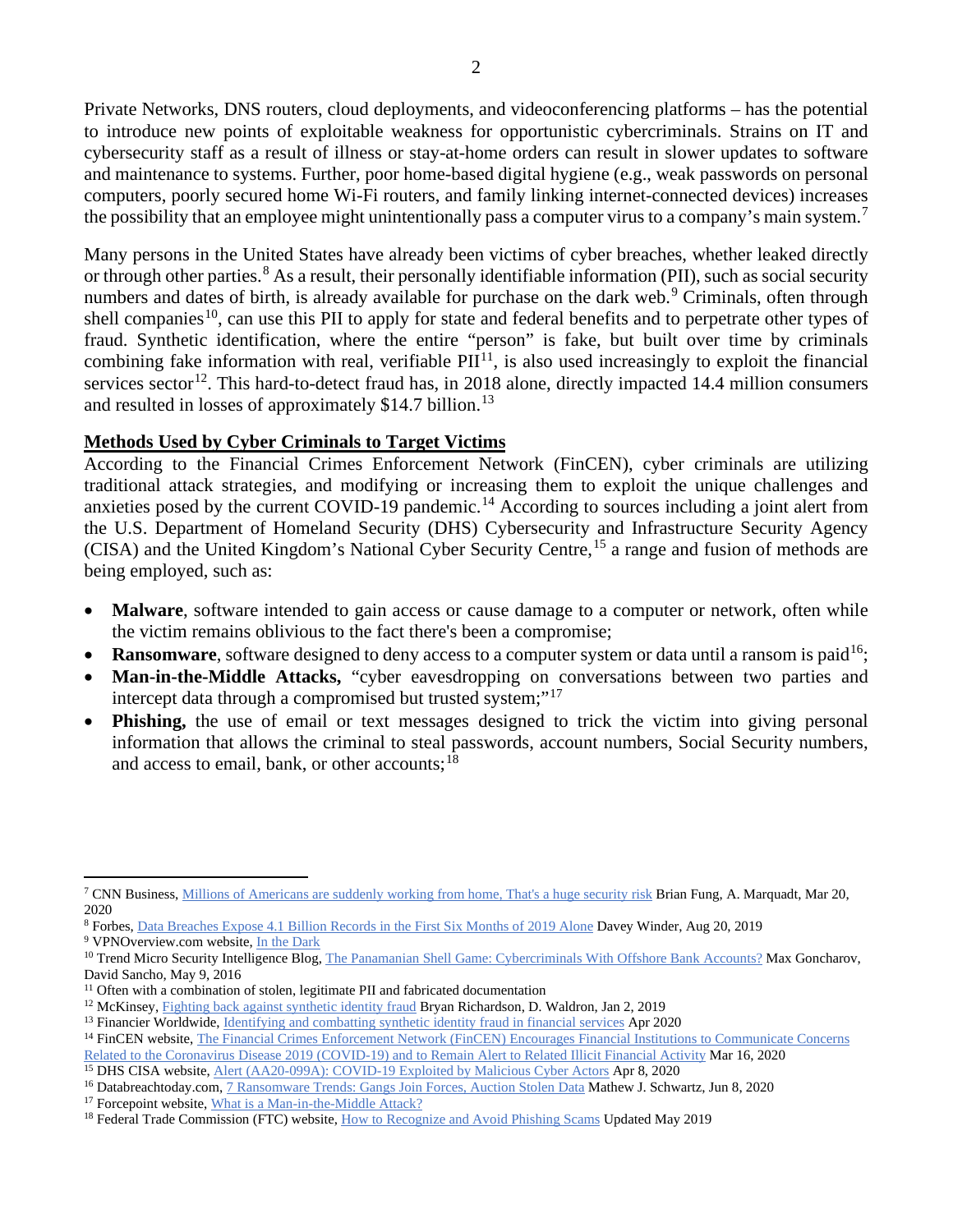- **Business Email Compromise (BEC),** the use social engineering to craft email messages that appear to come from known sources making legitimate requests such as a money transfer or access to a computer network; [19](#page-2-0) [20](#page-2-1) and
- **Cyber-supported Fraud Schemes,** scams such as benefits fraud, charities fraud, and crowdfunding scams, which leverage email and identification (ID) issues and often typical during disasters.<sup>[21](#page-2-2)</sup>

These cyber-related attacks on the U.S. financial system by bad actors, including nation states, statesponsored or protected criminals, or transnational criminal organizations, are plentiful. The Federal Trade Commission (FTC) reports that from January 1, 2020, to May 21, 2020, there were 52,548 fraud complaints with a total loss amount of more than \$38.6 million.<sup>[22](#page-2-3)</sup> During this time, FinCEN has directed hundreds of COVID-19-related Bank Secrecy Act (BSA) referrals and consumer fraud alerts to law enforcement, and its Rapid Response Program, in coordination with the Department of Justice (DOJ) and the FBI, has recovered over \$300 million in COVID-19-related fraud<sup>23</sup>. Additionally, the Securities and Exchange Commission (SEC) has suspended trading for more than 30 issuers because of accuracy and adequacy questions about COVID-19-related products and services and suspended trading for three microcap issuers due to investor-confusion concerns.<sup>[24](#page-2-5)</sup>

## **Targets of Cyber-Crime Bad Actors**

Cyber criminals are targeting every aspect of the financial system, including:

- **Government** Government relief funding provided during the crisis has been one target for exploitation. Although the SBA's Paycheck Protection Program (PPP) launched on April 3, 2020, DOJ has already announced multiple PPP fraud cases. This includes two separate cases for the alleged filing of fraudulent PPP loan applications seeking more than a half-million dollars<sup>[25](#page-2-6)</sup> and \$10 million  $dollars<sup>26</sup>$  $dollars<sup>26</sup>$  $dollars<sup>26</sup>$  respectively. In both instances, defendants claimed dozens of fake employees using fraudulent or synthetic IDs at multiple shell businesses. Municipalities like Florence, Alabama, have been targets of ransomware attacks.<sup>[27](#page-2-8)</sup> The United States Secret Service is also reviewing cases of synthetic or stolen identifications being used to defraud the Internal Revenue Service's stimulus payments program and state unemployment programs. <sup>28</sup>
- **Financial Institutions** During the COVID-19 pandemic, cyberattacks to steal funds and PII against the financial sector have increased by 238 percent.<sup>[29](#page-2-10)</sup> One important shift in such attacks is a move from 'heists' (where opportunistic criminals seek to steal data and money before exiting an environment) to 'hostage situations' (where cybercriminals aim to remain persistent on a financial institution's network for the long term).<sup>[30](#page-2-11)</sup> Further, ransomware attacks against the financial sector have increased ninefold since the start of the crisis.<sup>[31](#page-2-12)</sup>

<span id="page-2-0"></span><sup>&</sup>lt;sup>19</sup> FBI website, **Business Email Compromise**. Accessed Jun 2020

<span id="page-2-1"></span><sup>&</sup>lt;sup>20</sup> Federal Bureau of Investigation (FBI) Website, FBI Anticipates Rise in Business Email Compromise schemes related to the COVID 19 [pandemic.](https://www.fbi.gov/news/pressrel/press-releases/fbi-anticipates-rise-in-business-email-compromise-schemes-related-to-the-covid-19-pandemic) Updated Apr 6, 2020

<span id="page-2-2"></span><sup>&</sup>lt;sup>21</sup> FinCEN website, The Financial Crimes Enforcement Network (FinCEN) Encourages Financial Institutions to Communicate Concerns [Related to the Coronavirus Disease 2019 \(COVID-19\) and to Remain Alert to Related Illicit Financial Activity](https://www.fincen.gov/news/news-releases/financial-crimes-enforcement-network-fincen-encourages-financial-institutions) Mar 16, 2020

<span id="page-2-4"></span>

<span id="page-2-3"></span> $\frac{22}{22}$  FTC website, [FTC COVI-19 Complaints](https://www.ftc.gov/system/files/attachments/coronavirus-covid-19-consumer-complaint-data/covid-19-daily-public-complaints-052120.pdf) May 21, 2020<br>
<sup>23</sup> FinCEN website, Notice Related to the Coronavirus Disease 2019 (COVID-19) pp. 4, May 18, 2020

<span id="page-2-6"></span><span id="page-2-5"></span><sup>&</sup>lt;sup>24</sup> [S](https://www.sec.gov/news/speech/keynote-securities-enforcement-forum-west-2020#_ftnref11)EC website, <u>Keynote Address: Securities Enforcement Forum West 2020</u> Steve Peitkin, May 12, 2020<br><sup>25</sup> DOJ Website, <u>Two Charged with Stimulus Fraud</u> May 5, 2020<br><sup>26</sup> DOJ Website, <u>Texas Man Charged with \$5 Million C</u>

<span id="page-2-8"></span><span id="page-2-7"></span><sup>&</sup>lt;sup>27</sup> Associated Press, [Alabama city to pay \\$300,000 ransom in computer system hack](https://apnews.com/42c1929ff1adc6cccb25fdbcabdbceb8) Jun 11, 2020

<span id="page-2-9"></span><sup>&</sup>lt;sup>28</sup> KrebsOnSecurity.com, [Riding the State Unemployment Fraud 'Wave'](https://krebsonsecurity.com/2020/05/riding-the-state-unemployment-fraud-wave/) Brian Krebs, May 23, 2020

<span id="page-2-10"></span><sup>&</sup>lt;sup>29</sup> VMware Carbon Black[, Modern Bank Heists 3.0](https://www.carbonblack.com/resource/modern-bank-heists-3-0/) Tom Kellermann, R. Murphy, May 2020

<span id="page-2-11"></span> $^{\rm 30}$  Ibid.

<span id="page-2-12"></span> $^{\rm 31}$  Ibid.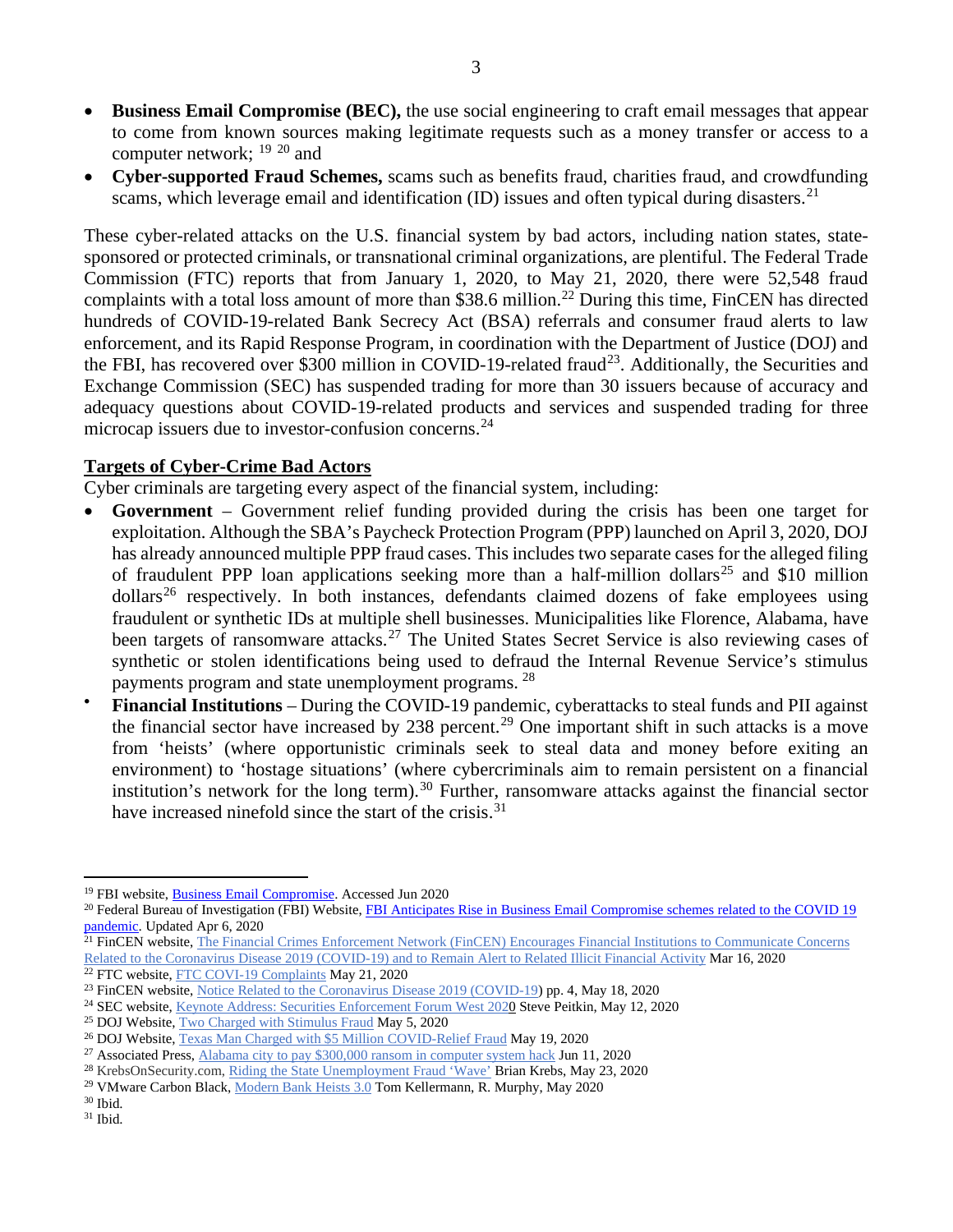- **Third-party partners and vendors**  Bad actors are also targeting third-party partners and vendors to financial institutions. According to the May 2020 VMware Carbon Black report, "33 percent of surveyed financial institutions said they've encountered *island hopping*, an attack where supply chains and partners are commandeered to target the primary financial institution." For example, ransomware attacks on FI service providers may have also been aimed at those servicers' banking-industry customers through shared points of network access.<sup>[32](#page-3-0)</sup> <sup>[33](#page-3-1)</sup>
- **Businesses** Business Email Compromise (BEC), which is already the most profitable form of cybercrime,<sup>[34](#page-3-2)</sup> has proliferated during the crisis, especially towards organizations with a role in mitigating the effects of the pandemic.<sup>[35](#page-3-3)</sup> Further, while this method of social engineering and phishing is mostly focused on financial gain, in those schemes where a bad actor gains access to a company's network, there is also the opportunity to obtain data. The PII, especially if combined with healthcare information, [36](#page-3-4) has a value in criminal marketplaces. Bad actors, including nation-state and statesponsored actors, can also use these same methods to take sensitive business information and proprietary documentation (i.e., "economic espionage").<sup>[37](#page-3-5)</sup> For example, the FBI and CISA have recently warned that the People's Republic of China has been working to infiltrate networks "to identify and illicitly obtain valuable intellectual property (IP) and public health data related to vaccines, treatments, and testing from networks and personnel affiliated with COVID-19-related research."[38](#page-3-6)
- **Individuals** In the wake of the COVID-19 pandemic, cybercriminals have modified traditional scams targeting individuals to emphasize COVID-19 issues and fears, to steal funds and PII or gain access to an employer's network. Often, these efforts are aimed at the most vulnerable, such as senior citizens, [39](#page-3-7) lower-income communities, [40](#page-3-8) and those suffering the effects of the pandemic. TransUnion research shows that "of [survey] respondents who identified themselves as being impacted due to COVID, financially laid off from work or even furloughed from work, we're seeing about 32% of those individuals also getting targeted with the COVID scams, which is more than the 22% that we're seeing with those individuals who were not financially impacted due to COVID."<sup>[41](#page-3-9)</sup> Examples include:
	- o **Imposter Scams,** which attempt solicitation of donations to steal personal information or to distribute malware by impersonating government agencies, international organizations, or healthcare organizations;
	- o **Investment Scams**, which may include "pump and dump" schemes on stocks with little publicly available information or promotions that falsely claim products or services that can prevent, detect, or cure coronavirus; [42](#page-3-10),[43,](#page-3-11)[44](#page-3-12)

<span id="page-3-0"></span><sup>32</sup> KrebsOnSecurity.com, [Security Breach Disrupts Fintech Firm Finastra](https://krebsonsecurity.com/2020/03/security-breach-disrupts-fintech-firm-finastra/) Brian Krebs, Mar 20,2020

<span id="page-3-1"></span><sup>&</sup>lt;sup>33</sup> KrebsOnSecurity.com, [Ransomware Hit ATM Giant Diebold Nixdorf](https://krebsonsecurity.com/2020/05/ransomware-hit-atm-giant-diebold-nixdorf/) Brian Krebs, May 11, 2020

<span id="page-3-2"></span><sup>&</sup>lt;sup>34</sup> VMware Carbon Black[, Modern Bank Heists 3.0](https://www.carbonblack.com/resource/modern-bank-heists-3-0/) Tom Kellermann, R. Murphy, May 2020

<span id="page-3-3"></span><sup>&</sup>lt;sup>35</sup> Tech Republic, [Businesses: Beware of COVID-19 email compromise scams](https://www.techrepublic.com/article/businesses-beware-of-covid-19-email-compromise-scams/) Brandon Vigliarolo, May 7, 2020

<span id="page-3-4"></span><sup>&</sup>lt;sup>36</sup> ZDnet.com, This is how hackers make money from your stolen medical data: Stolen medical information can sell for up to six times as [much as PII, and there are reasons for that.](https://www.zdnet.com/article/this-is-how-hackers-make-money-from-your-stolen-medical-data/) Charlie Osborne, Jun 5, 2019

<span id="page-3-6"></span><span id="page-3-5"></span><sup>&</sup>lt;sup>37</sup> Barron's, [The Other Crisis: U.S. Companies Still Need Help Against Cyberattacks](https://www.barrons.com/articles/cyberspace-solarium-commission-urges-collective-defense-51584364449?tesla=y) Keith B. Alexander, Jamil N. Jaffer, Mar 16, 2020 <sup>38</sup> FBI website, [People's Republic of China \(PRC\) Targeting of COVID-19 Research Organizations](https://www.fbi.gov/news/pressrel/press-releases/peoples-republic-of-china-prc-targeting-of-covid-19-research-organizations) May 13, 2020

<span id="page-3-7"></span><sup>&</sup>lt;sup>39</sup> InvestmentNews.com, [Scams targeting seniors are incorporating COVID-19 concerns](https://www.investmentnews.com/scams-targeting-seniors-are-incorporating-covid-19-concerns-190518) Josh Jones, Taylor Anderson, Mar 24, 2020

<span id="page-3-8"></span><sup>40</sup> NPR.com, [Coronavirus Payments To Poor Are Vulnerable To Fraud](https://www.npr.org/2020/04/27/846306250/coronavirus-payments-to-poor-are-vulnerable-to-fraud) Tim Mak, Apr 27, 2020

<span id="page-3-9"></span><sup>&</sup>lt;sup>41</sup> BankInfoSecurity.com, [The State of Payments Fraud in a Pandemic](https://www.bankinfosecurity.com/interviews/state-payments-fraud-in-pandemic-i-4708) Nick Holland, Jun 10, 2020

<span id="page-3-10"></span><sup>&</sup>lt;sup>42</sup> SEC website, *Look Out for Coronavirus-Related Investment Scams - Investor Alert Feb 4, 2020 (Updated May 21, 2020)* 

<span id="page-3-11"></span><sup>43</sup> NASAA website, The North American Securities Administrators Association (NASAA) created a COVID-19 Enforcement Task Force to review potential investment fraud from "as many as 200,000 coronavirus-related domains as of April 20, 2020. Most of these domain names appear to have been created within the past three months." [NASAA Forms COVID-19 Enforcement Task Force,](https://www.nasaa.org/54844/nasaa-forms-covid-19-enforcement-task-force/?qoid=current-headlines) Apr 28, 2020

<span id="page-3-12"></span><sup>44</sup> USDOJ Website, Medical Technology Company President Charged in Scheme to Defraud Investors and Health Care Benefit Programs [in Connection with COVID-19 Testing](https://www.justice.gov/opa/pr/medical-technology-company-president-charged-scheme-defraud-investors-and-health-care-benefit) Jun 9, 2020